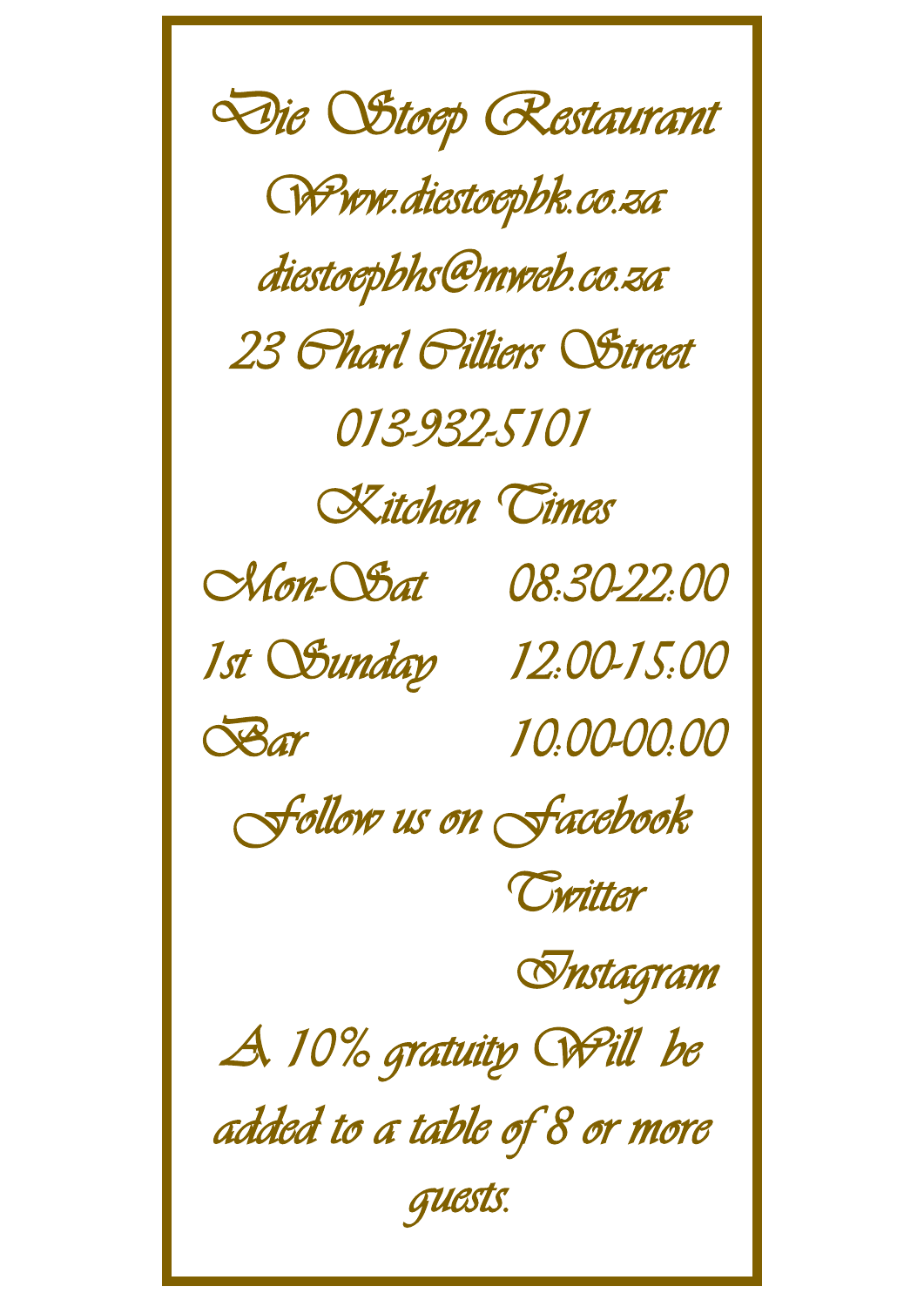| Screak                                    |                        |
|-------------------------------------------|------------------------|
| <b>Light Breakfast</b>                    | R 65                   |
| (Bacon, 2 Eggs, Fried Tomato & Toast)     |                        |
| <b>Farmer's Breakfast</b>                 | <b>R</b> 55            |
| (Maize Porridge, Boerewors                |                        |
| & tomato & Onion)                         |                        |
| <b>Hot Breakfast</b>                      | R 65                   |
| (Peri Chicken Livers, 2 Eggs, Toast)      |                        |
| <b>Executive Breakfast</b>                | <b>R</b> 145           |
| (Fried Mushroom, 100g Rump Strips, 2 Eggs |                        |
| 2 Cocktail sausages, Stoep Chips, Toast)  |                        |
| <b>Uitsmijter</b>                         | <b>R</b> <sub>45</sub> |
| (Toast Topped with Bacon, Tomato,         |                        |
| <b>Cheese &amp; Egg)</b>                  |                        |
| <b>Weekend Breakfast</b>                  | R 65                   |
| (Maize Porridge Topped with Savoury       |                        |
| Mince& Egg)                               |                        |
| <b>Toasted Sandwich</b>                   | <b>R</b> 10            |
| (Choose a Filling)                        |                        |
| <b>Home Made Bread Sandwich</b>           | <b>R</b> 10            |
| (Choose a Filling)                        |                        |
| Pancake                                   | R <sub>5</sub>         |



**(served with Stoep Chips)**

| <b>Bacon &amp; Banana</b>        | <b>R</b> 30       |
|----------------------------------|-------------------|
| <b>Bacon &amp; Egg</b>           | $R_{25}$          |
| <b>Cheese</b>                    | <b>R</b> 10       |
| <b>Cheese &amp; Ham</b>          | $\mathbf{R}_{15}$ |
| <b>Cheese &amp; Tomato</b>       | $R_{20}$          |
| <b>Cheese, Ham &amp; Tomato</b>  | $R_{25}$          |
| <b>Chicken Mayo</b>              | $R_{20}$          |
| <b>Chicken Mayo &amp; Cheese</b> | $R_{25}$          |
| Feta, Tomato & Green Pepper      | R 25              |
| Ham & Egg                        | $\mathbf{R}_{15}$ |
| <b>Savoury Mince</b>             | $R_{50}$          |
|                                  |                   |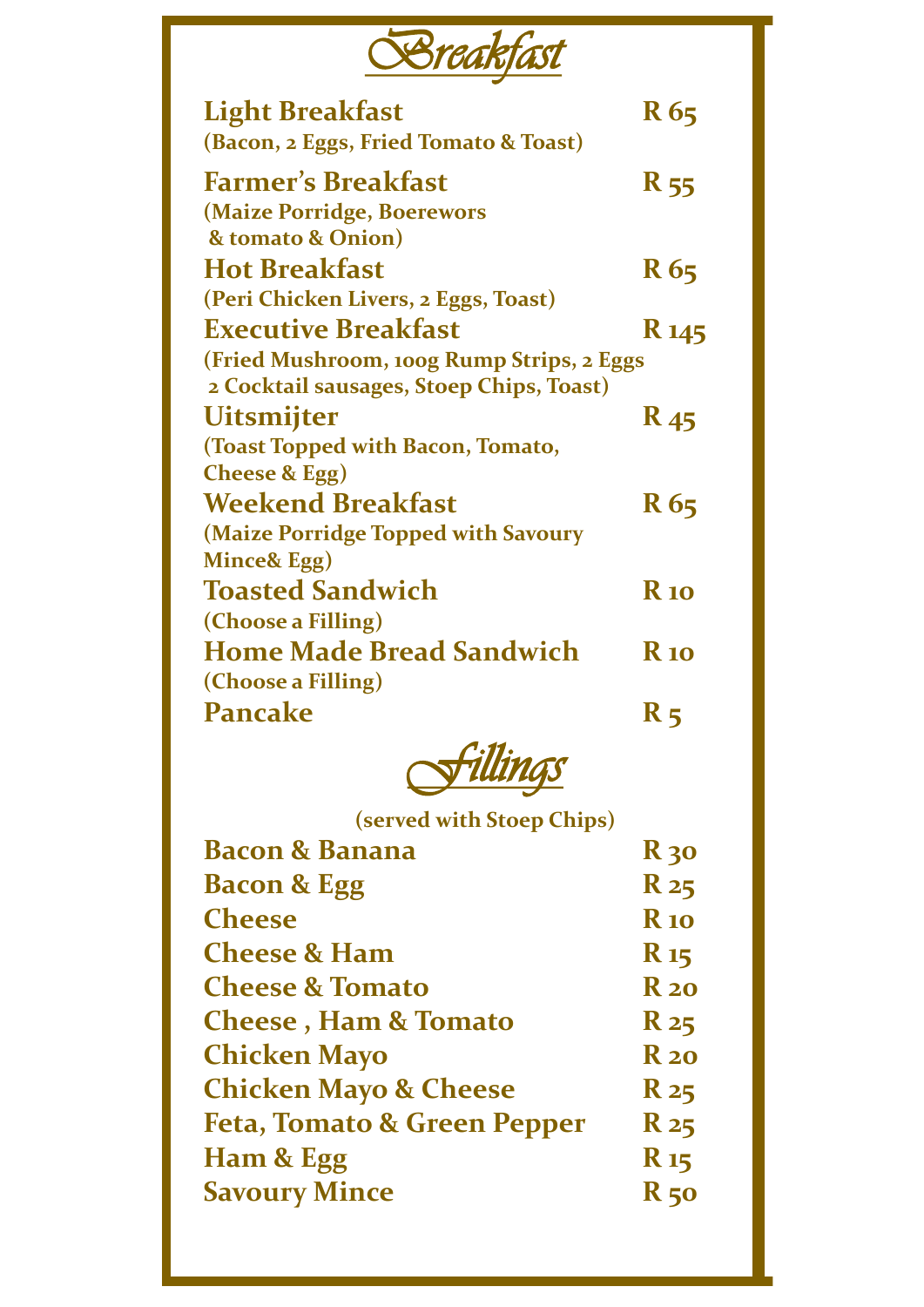| <b>Chicken Livers (Peri / Saucy)</b>       | $R_{30}$        |
|--------------------------------------------|-----------------|
| (Served with Home Made Bread)              |                 |
| <b>Spicy Saucy Rump Strips</b>             | <b>R</b> 75     |
| <b>Crumbed Mushrooms &amp;</b>             |                 |
| <b>Tartare Sauce</b>                       | $R_{45}$        |
| <b>Funky Onion</b>                         | <b>R</b> 85     |
| (Crispy, Deep Fried With Cream             |                 |
| <b>Cheese &amp; Chilli Moskonfyt)</b>      |                 |
| <b>Onion Rings</b>                         | <b>R</b> 10     |
| <b>4 Deep Fried Jalapenos</b>              | $R_{25}$        |
| <b>Garlic Snails</b>                       | R 65            |
| <b>Garlic Snails &amp; Cheese Surprise</b> | <b>R</b> 85     |
| Garlic Bun                                 | $\mathbf{R}$ 15 |
| <b>Garlic Bun With Cheese</b>              | $R_{30}$        |
| Soup (Butternut / Pea)                     | R 35            |

*Salads & Veggies* 

| <b>Greek Salad</b>                                | $R_{50}$    |
|---------------------------------------------------|-------------|
| French Salad                                      | $R_{40}$    |
| <b>Pub Salad</b>                                  | $R_{25}$    |
| Chicken Salad                                     | <b>R</b> 60 |
| <b>Chicken Salad &amp; Avo (Seasonal)</b>         | $R$ 90      |
| <b>Spinach Salad</b> (Bacon, Nuts, Croutons) R 95 |             |
| <b>Sweet Potato Bake</b>                          | $R_{25}$    |
| Spinach                                           | $R_{25}$    |



| <b>Baked Potato</b> (Butter/sour cream)<br>Chips (Proper/Stoep) | $R_{25}$<br>R <sub>25</sub> |
|-----------------------------------------------------------------|-----------------------------|
| <b>Mashed Potatoes</b>                                          | $R_{25}$                    |
| Pap                                                             | $R_{25}$                    |
| <b>Rice</b>                                                     | $R_{25}$                    |
| Samp                                                            | $R_{25}$                    |
|                                                                 |                             |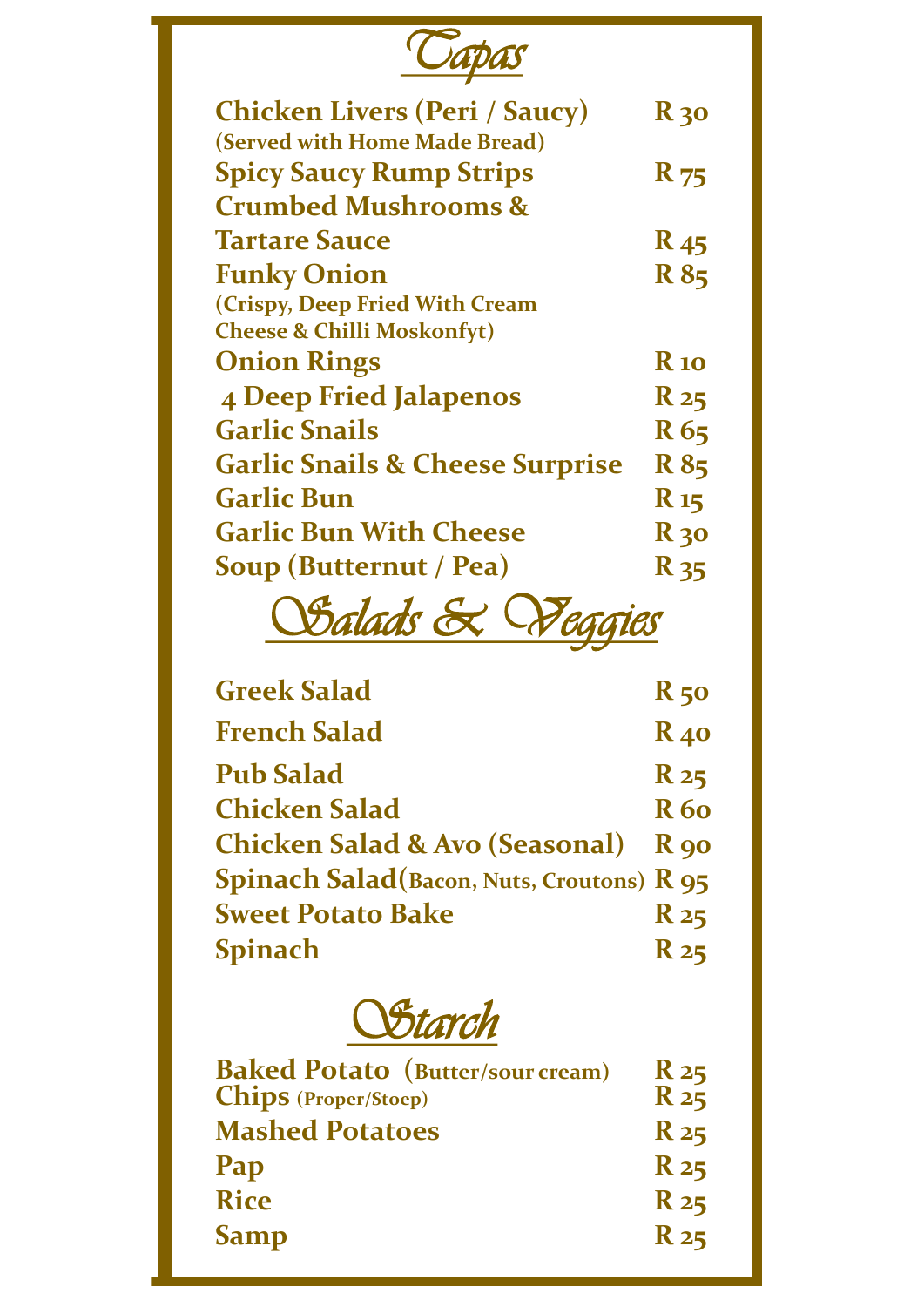

**(Build Your Own)**

| <b>Bread Roll</b>     | $R_{7}$                | <b>Onions</b>    | $R_{5}$        |
|-----------------------|------------------------|------------------|----------------|
| <b>Beef Patty</b>     | <b>R</b> <sub>45</sub> | <b>Pineapple</b> | $R_{5}$        |
| <b>Chicken Fillet</b> | $R_{20}$               | <b>Peppadews</b> | <b>R8</b>      |
| <b>Bacon</b>          | $R_{30}$               | <b>Gherkins</b>  | <b>R8</b>      |
| Egg                   | $R_{7}$                | <b>Chutney</b>   | $R_{5}$        |
| <b>Cheese</b>         | $\bf{R}$ 10            | <b>Mayo</b>      | $R_{5}$        |
| <b>Tomato</b>         | $R_{5}$                | <b>Mustard</b>   | $R_{5}$        |
| Lettuce               | $R_{5}$                | 1000 Island      | R <sub>5</sub> |
| Avocado (Seasonal)    |                        |                  |                |

*Pizza's* 

**(Build Your Own)**

| <b>Base</b>    | <b>Margherita</b>                                                               |                                                                                         | <b>R40</b>                    |
|----------------|---------------------------------------------------------------------------------|-----------------------------------------------------------------------------------------|-------------------------------|
| <b>Sauces</b>  | Peri-Peri<br><b>Mayo</b><br><b>Sweet Mustard</b>                                | <b>Sweet Chilli</b><br><b>Chutney</b>                                                   | R <sub>5</sub>                |
| <b>Meat</b>    | <b>Bacon R30</b><br>$Ham$ $R_{15}$                                              | Chicken<br><b>Boerewors</b>                                                             | R <sub>15</sub><br><b>R20</b> |
| <b>Veggies</b> | Avocado<br><b>Chillies</b><br><b>Onions</b><br><b>Jalapeno</b><br><b>Olives</b> | <b>Pineapple</b><br>Garlic<br><b>Green Pepper</b><br><b>Spinach</b><br><b>Peppadews</b> | <b>R</b> 10                   |
| heese          | Cheddar Mozzarella                                                              |                                                                                         | <b>R25</b>                    |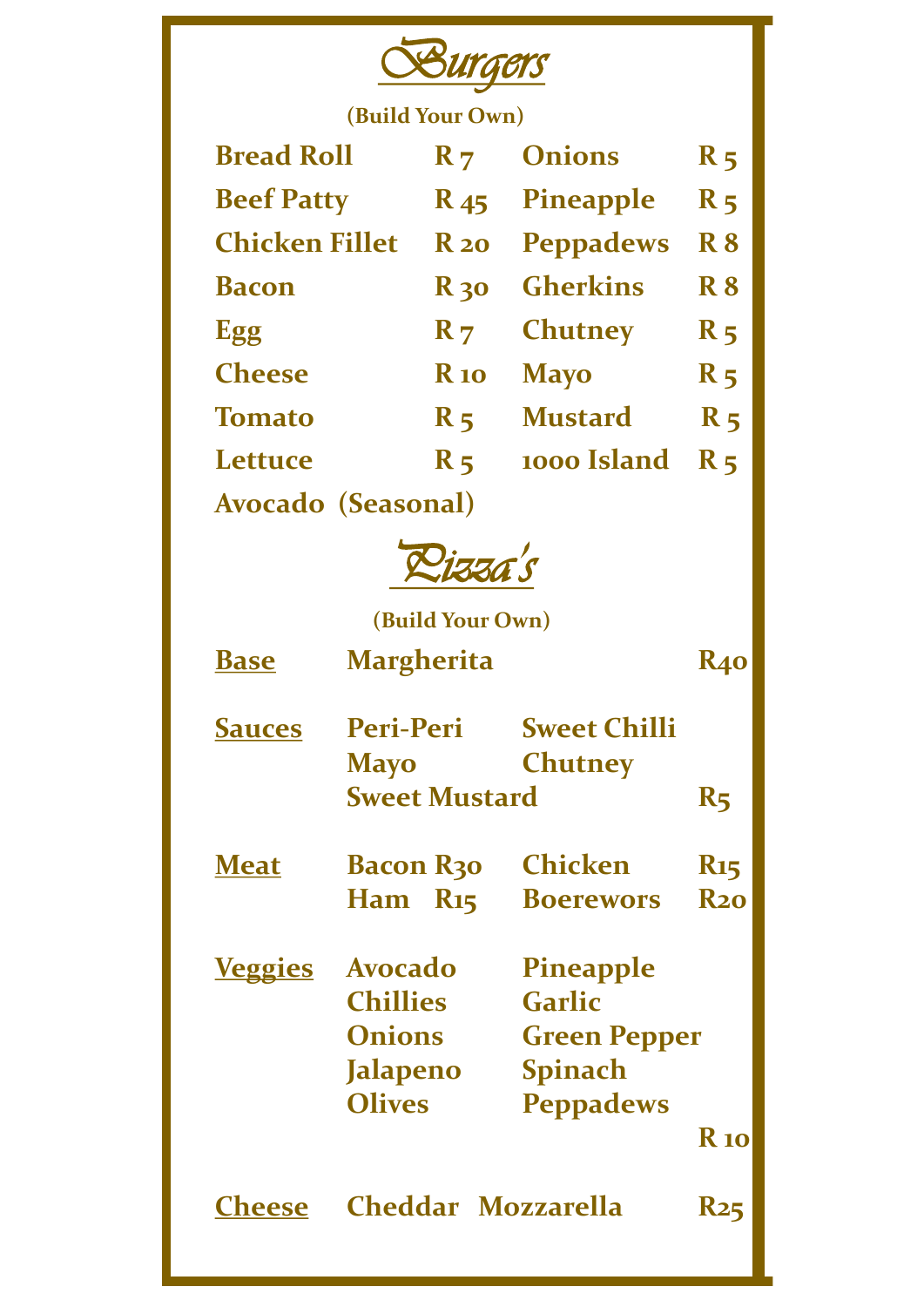| Steak                                  |                                            |                         |
|----------------------------------------|--------------------------------------------|-------------------------|
|                                        | (Served With Starch)                       |                         |
| <b>Fillet</b>                          | <b>200g</b>                                | R 135                   |
|                                        | <b>300g</b>                                | R <sub>185</sub>        |
| <b>Rump</b>                            | <b>200g</b>                                | <b>R</b> 115            |
|                                        | <b>300g</b>                                | R 160                   |
| <b>T-Bone</b>                          | <b>400g</b>                                | <b>R</b> <sub>170</sub> |
| <b>Prime Rib</b>                       | <b>300g</b>                                | <b>R</b> 95             |
| <b>Fillet Schnitzel</b>                |                                            | R 180                   |
|                                        | (Cranberry sauce / Mushrooms & Mozzarella) |                         |
| <b>Plain Fillet Schnitzel</b>          |                                            | <b>R</b> 115            |
| 300g Rump Espetada                     |                                            | R <sub>160</sub>        |
| (Garlic / BBQ Butter)                  |                                            |                         |
| 200g Bacon & Wine Fillet               |                                            | R 185                   |
| (Creamy red wine sauce & parmesan)     |                                            |                         |
| 200g Fillet Carpet Bagger              |                                            | <b>R</b> 175            |
| (Ham, Mussels & Cheese Surprise Sauce) |                                            |                         |
| 200g Rump From The Sea                 |                                            | <b>R</b> 190            |
| (Creamy Whiskey Mussel Shrimp Sauce)   |                                            |                         |



**(Home Made)**

**Peri-Peri Pepper Monkeygland Cheese Mushroom Cheese Surprise Gravy**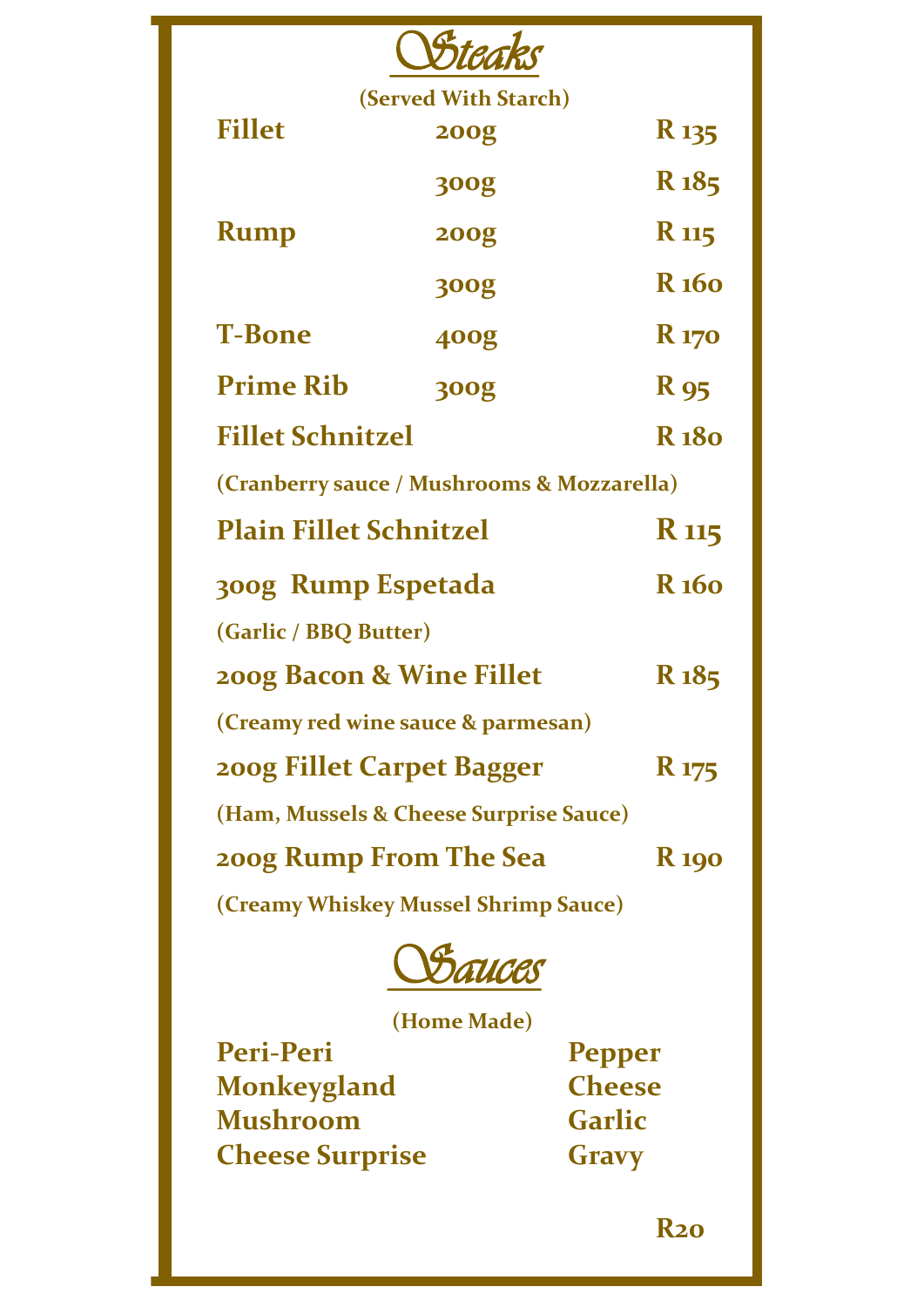| lain (     | $\sim$ $\sim$       |
|------------|---------------------|
| $\sqrt{V}$ | $\mathcal{U}$ reals |
|            |                     |

| (Served with Starch)                   |                  |  |
|----------------------------------------|------------------|--|
| 2 Pork Loin Chops                      | <b>R</b> 125     |  |
| <b>Eisbein</b>                         | <b>SQ</b>        |  |
| Sauerkraut                             | $R_{25}$         |  |
| <b>Bobotie</b>                         | <b>R</b> 75      |  |
| Oxtail                                 | R <sub>185</sub> |  |
| <b>Chicken Pie</b>                     | <b>R</b> 60      |  |
| <b>Plain Chicken Schnitzel</b>         | $R_{55}$         |  |
| <b>Chicken Schnitzel Hawaii</b>        | <b>R</b> 105     |  |
| (Pineapple, Basil, Mozzarella & Cream) |                  |  |
| <b>Hake</b>                            | <b>R</b> 95      |  |
| <b>Catch of The Day</b>                | <b>SQ</b>        |  |
| 2 Lamb Best End Chops                  | <b>R</b> 150     |  |
| <b>Tripe &amp; Trotters</b>            | <b>R</b> 135     |  |
| Soup (Butternut / Pea)                 | $R_{70}$         |  |
| (Served with Home Made Bread)          |                  |  |



| <b>Creamy Bacon Onion &amp; Mushroom</b> |             |
|------------------------------------------|-------------|
|                                          | <b>R</b> 85 |
| <b>Rump strips, Onion,</b>               |             |
| <b>Green pepper &amp; Mushroom</b>       | <b>R</b> 75 |
|                                          |             |
| <b>Creamy Chicken Fillet, Onion,</b>     |             |
| <b>Green pepper &amp; Mushroom</b>       | R 50        |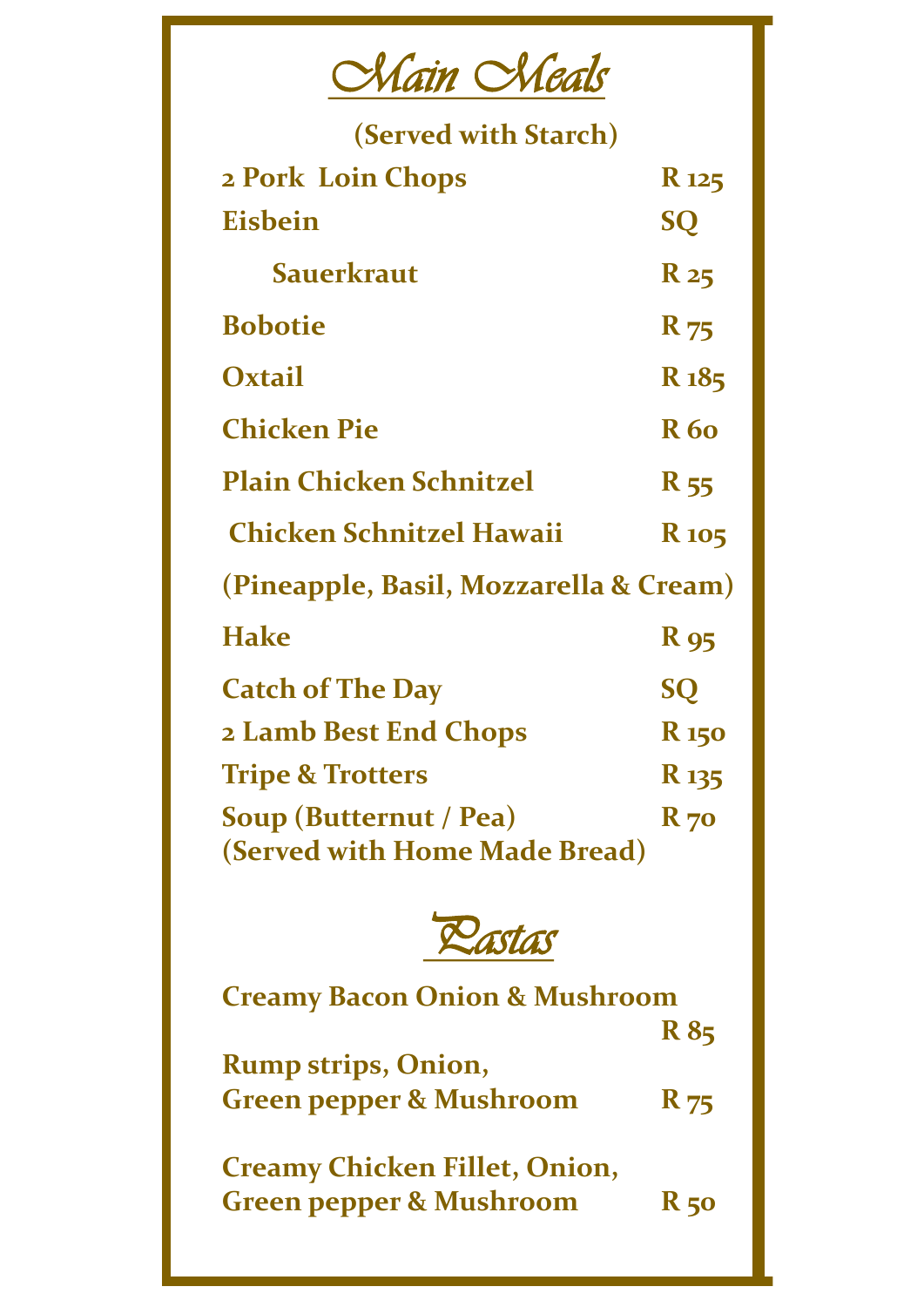

| 3 Fish Fingers                            | $R_{50}$               |  |
|-------------------------------------------|------------------------|--|
| <b>Chicken Strips</b>                     | $R_{40}$               |  |
| <b>Mega Vienna</b>                        | $R_{50}$               |  |
| <b>Kiddies Pizza</b>                      | $R_{50}$               |  |
| (Margherita, Ham, Pineapple & Mozzarella) |                        |  |
| <b>Kiddies Milk Shake</b>                 | $R_{25}$               |  |
| <b>Kiddies Juice</b>                      | <b>R</b> <sub>15</sub> |  |
| <b>Kiddies ice Cream</b>                  | $R_{15}$               |  |



| <b>Malva</b>                     | <b>Cream</b>     | <b>R</b> <sub>45</sub> |
|----------------------------------|------------------|------------------------|
| <b>Banoffi</b>                   | <b>Ice-Cream</b> | <b>R</b> <sub>45</sub> |
|                                  | <b>Cream</b>     | $R_{70}$               |
|                                  | <b>Ice Cream</b> | $R_{70}$               |
| <b>Apple Pie</b>                 | Half & Half      | $R_{70}$               |
|                                  | <b>Cream</b>     | $R_{40}$               |
|                                  | <b>Ice Cream</b> | $R_{40}$               |
| Don Pedro (Plain)                |                  | R 35                   |
| <b>Irish Coffee</b>              | (Plain)          | $R_{25}$               |
| <b>Ice Cream</b>                 |                  | $R_{20}$               |
| Ice Cream & Chocolate Sauce R 25 |                  |                        |
| <b>Affogato</b>                  |                  | R 65                   |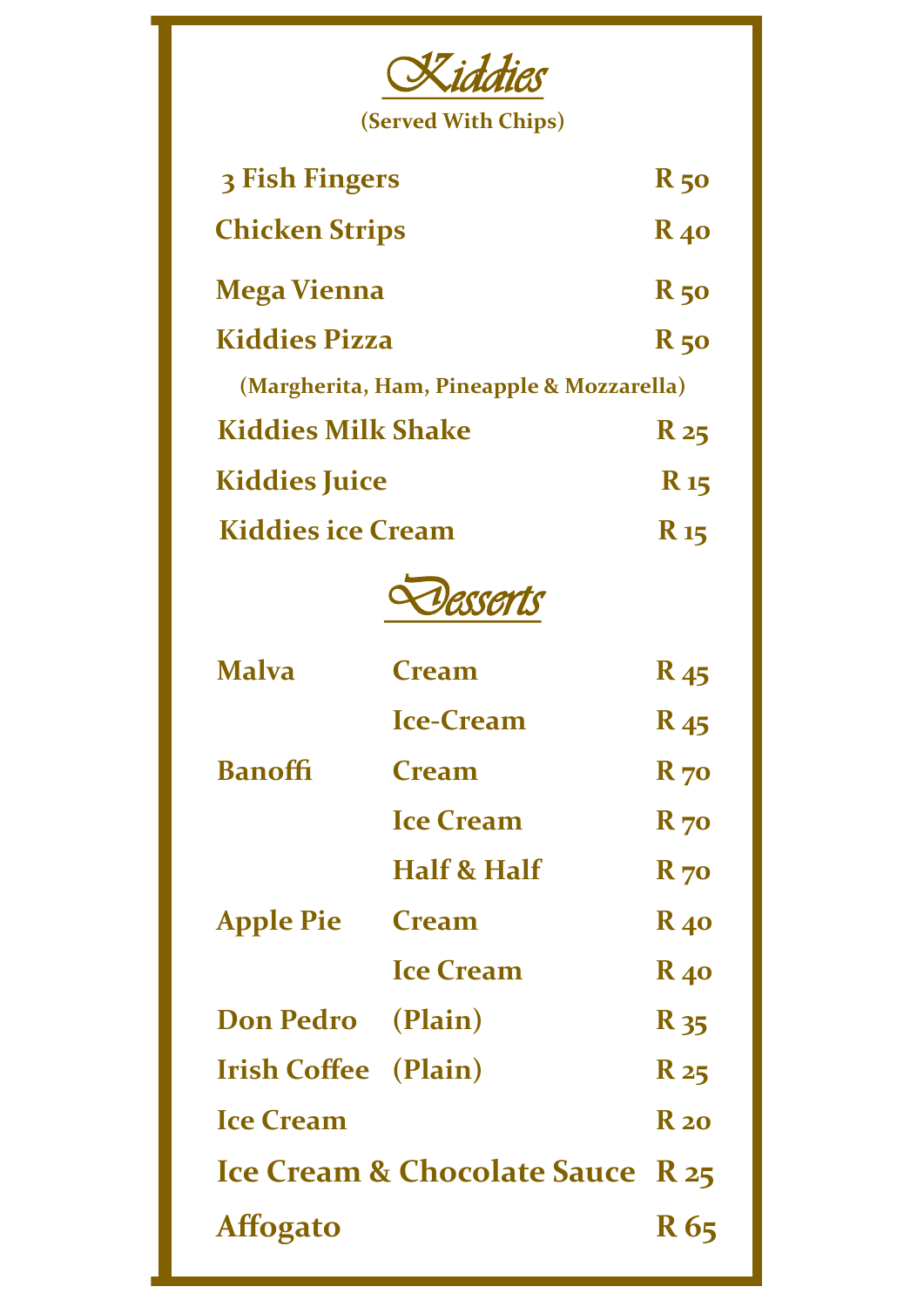## *Snack Plate*

| 3 Fish Fingers              | <b>R</b> 30            |
|-----------------------------|------------------------|
| 100g Rump Strips            | <b>R</b> <sub>40</sub> |
| <b>100g Chicken Strips</b>  | $R_{20}$               |
| 2 Cocktail Sausages         | <b>R</b> 10            |
| 1 Mega Vienna               | $R_{40}$               |
| <b>Crumbed Mushrooms</b>    | <b>R</b> <sub>45</sub> |
| <b>Deep Fried Jalapenos</b> | $R_{25}$               |
| <b>Small Chips</b>          | <b>R</b> 25            |
| <b>Large Chips</b>          | <b>R</b> 50            |



| <b>Coffee</b>        | <b>Filter</b>     | <b>R</b> 30            |
|----------------------|-------------------|------------------------|
|                      | <b>Decaf</b>      | $R_{35}$               |
|                      | <b>Cappuccino</b> | $R_{40}$               |
|                      | <b>Café Latte</b> | <b>R</b> <sub>45</sub> |
|                      | <b>Espresso</b>   | <b>R</b> 35            |
|                      | <b>Americano</b>  | $R_{45}$               |
| <b>Tea</b>           | <b>Black</b>      | $\mathbf{R}$ 15        |
|                      | <b>Rooibos</b>    | <b>R</b> <sub>15</sub> |
|                      | <b>Earl Grey</b>  | $\mathbf{R}$ 15        |
| <b>Hot Chocolate</b> |                   | <b>R</b> <sub>45</sub> |
| <b>Milo</b>          |                   | $R_{50}$               |
| <b>Milkshake</b>     | <b>Small</b>      | $R_{25}$               |
|                      | Large             | R 35                   |
| <b>Fruit shake</b>   |                   | $R_{30}$               |